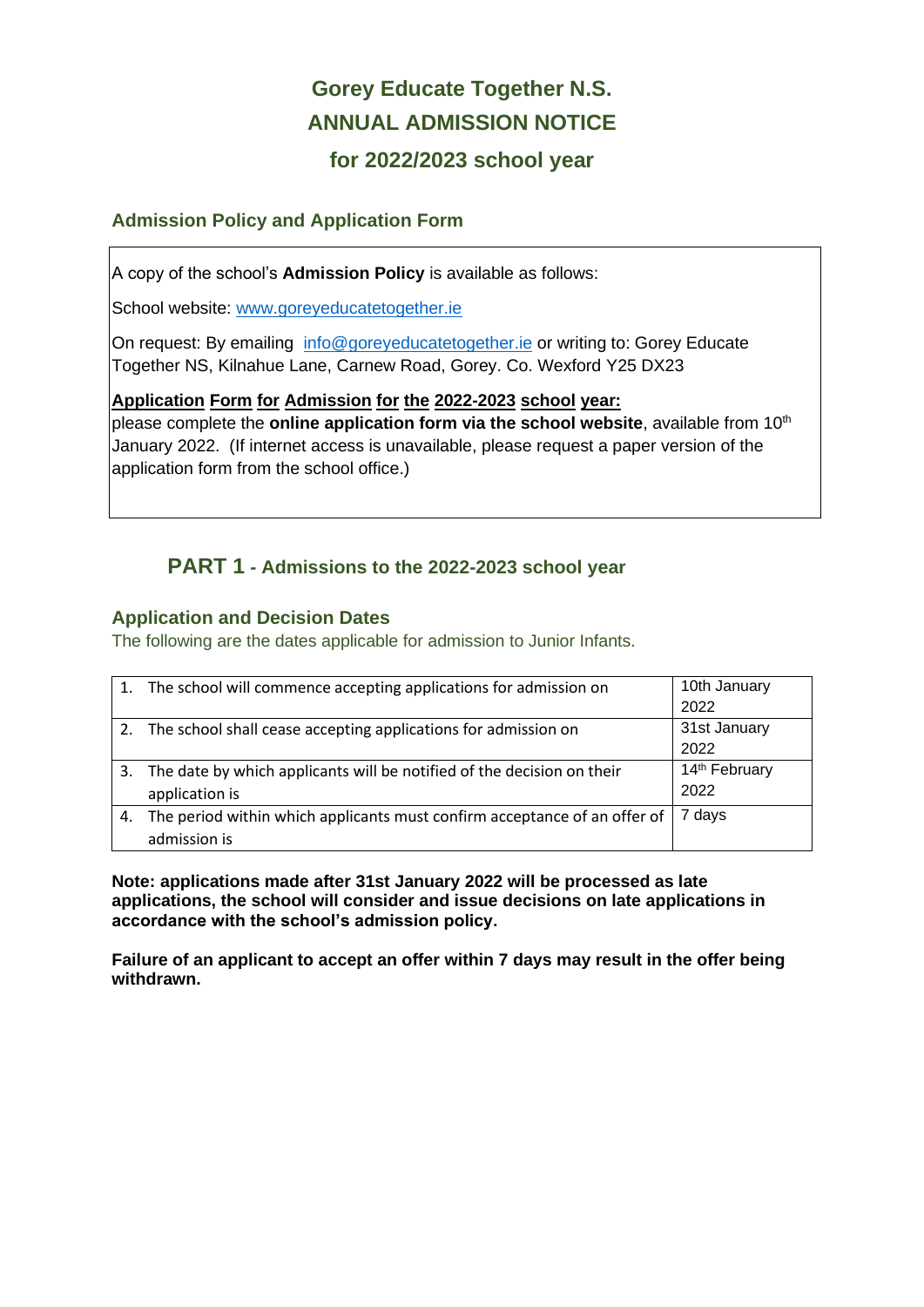### **Special Class Application and Decision Dates**

The following are the dates applicable for admission to the school's Special Classes which cater for children with Autism

*Note: The figures set out below in relation to the Special Class are subject to change dependent on whether current students in the Special Class(es) retain their place in the school and whether a student(s) transfers into the school after the publication of this Notice.*

|    | 1. The school will commence accepting applications for admission to   10th |                  | January  |
|----|----------------------------------------------------------------------------|------------------|----------|
|    | the special class on                                                       | 2022             |          |
|    | 2. The school shall cease accepting applications for admission to the      | 31st             | January  |
|    | special class on                                                           | 2022             |          |
|    | 3. The date by which applicants will be notified of the decision on their  | 14 <sup>th</sup> | February |
|    | application for admission to the special class is                          | 2022             |          |
| 4. | The period within which applicants must confirm acceptance of an           | days             |          |
|    | offer of admission is                                                      |                  |          |

**Note: applications made after 31st January 2022 will be processed as late applications, the school will consider and issue decisions on late applications in accordance with the school's admission policy.**

**Failure of an applicant to accept an offer within 7 days may result in the offer being withdrawn.**

#### **Other Year Groups Application and Decision Dates**

The following are the dates applicable for admission to other year groups (Senior Infants to 6<sup>th</sup> Class.)

|    | The school will commence accepting applications for admission to other       | 10 <sup>th</sup> January  |
|----|------------------------------------------------------------------------------|---------------------------|
|    | year groups on                                                               | 2022                      |
|    | 2. The school shall cease accepting applications for admission to other year | 31 <sup>st</sup> January  |
|    | groups on                                                                    | 2022                      |
| 3. | The date by which applicants will be notified of the decision on their       | 14 <sup>th</sup> February |
|    | application is                                                               | 2022                      |
| 4. | The period within which applicants must confirm acceptance of an offer of    | 7 days                    |
|    | admission is                                                                 |                           |

**Note: applications made after 31st January 2022 will be processed as late applications, the school will consider and issue decisions on late applications in accordance with the school's admission policy.**

**Failure of an applicant to accept an offer within 7 days may result in the offer being withdrawn.**